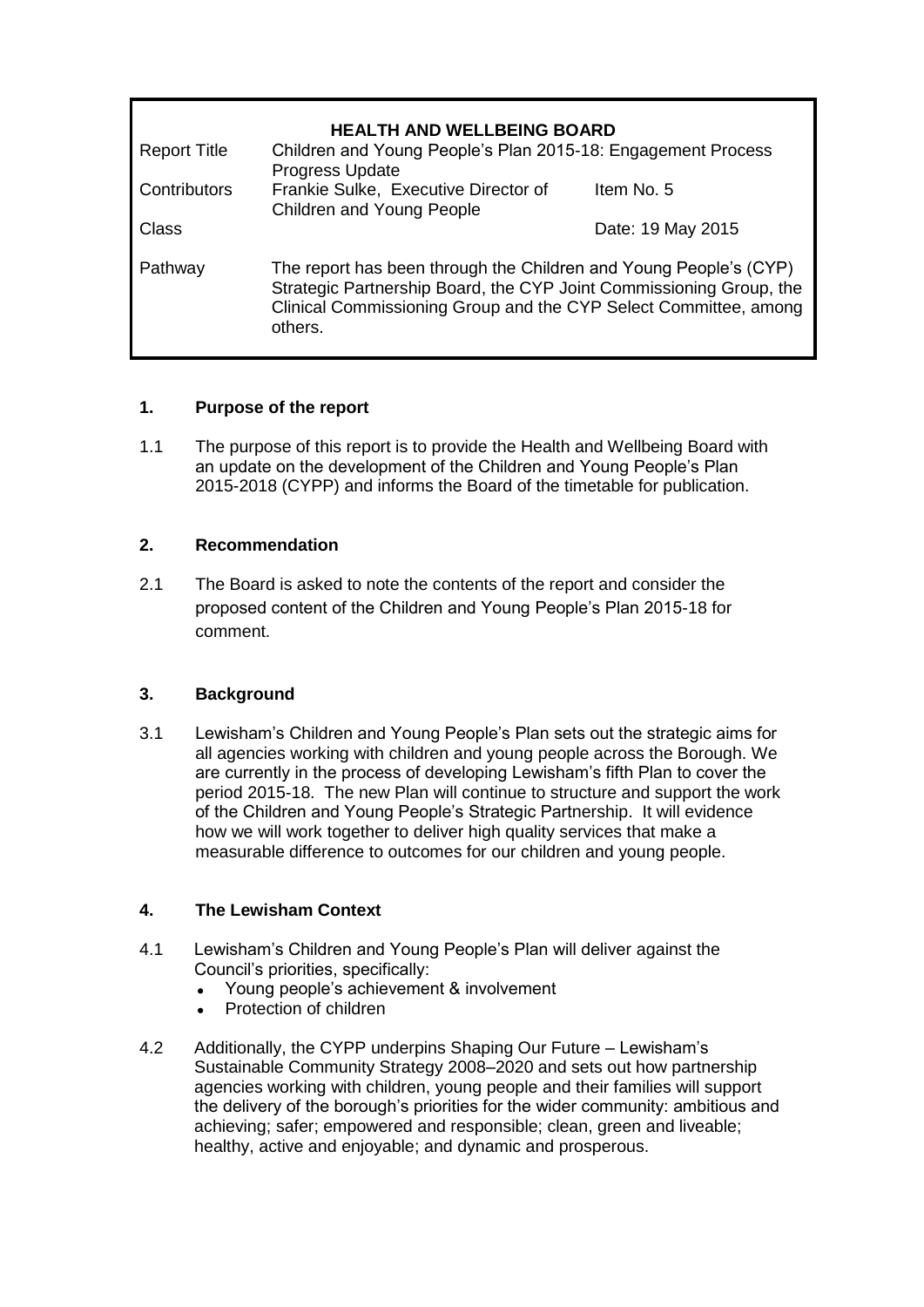The CYPP also takes forward our Health and Wellbeing priorities on behalf of the Health and Wellbeing Board and reflects the strategy for children and young people with the CCG.

- 4.3 Lewisham has a high proportion of 0-19 year olds, and has had a steady increase the number children in the borough in recent years. Births have increased by 34% between 2000/02 and 2009/10. Our population and in particular our school population continues to be extremely diverse with more than 170 languages spoken in our schools. Deprivation is also increasing. In the specific indicator of Income Deprivation Affecting Children Index (IDACI 2010) Lewisham was ranked 19 out of all London Authorities. It is estimated that 30.3% of children in the borough live in poverty.
- 4.4 The Plan is being developed at a time of increasing demand on services, and reduced resources. In this environment we must be even more vigilant to ensure resources are targeted appropriately, using the right intervention at the right time, focused on making a real difference to children's lives.

#### **5. Process for developing our CYPP**

5.1 **Needs analysis**: To ensure we include the right priorities in the new CYPP, we are conducting a thorough needs analysis and reviewing the progress made in our previous Plan (2012-15). While we have made significant improvements across many of our priorities to improve outcomes for children and young people, the majority remain significant and relevant and will continue to be prioritised in the new CYPP.

Priorities in which we are performing well include:

- Health Assessments for our Looked After Children (LAC) have improved following partnership action, with LAC aged under 4 who have a health check within the last twelve months consistently meeting 100%.
- There has been a significant increase in the number of children receiving a short break.
- Our universal and targeted support services are reaching more families.
- There is a continued strong performance in our adoption scorecard.
- Our children continue to achieve well at Early Years Foundation Stage and Key Stage 1.

Priorities where further improvement is needed include:

- **Ensuring that our rate of immunisation for MMR2 (** $5<sup>th</sup>$  **birthday) improves**
- Although improving, teenage conceptions rates remain a challenge.
- Obesity rates both nationally and in Lewisham continue to rise.
- There is an increase in the number of children reaching the threshold for Children Social Care
- While improving, placement stability for looked after children remains a concern.
- Education standards at Key Stage 4.
- 5.2 **Collaboration and Consultation:** The CYPP 2015-18 will be developed with and informed by key partners including health, schools, the police and the voluntary and community sector, as well as children and young people, parents and carers.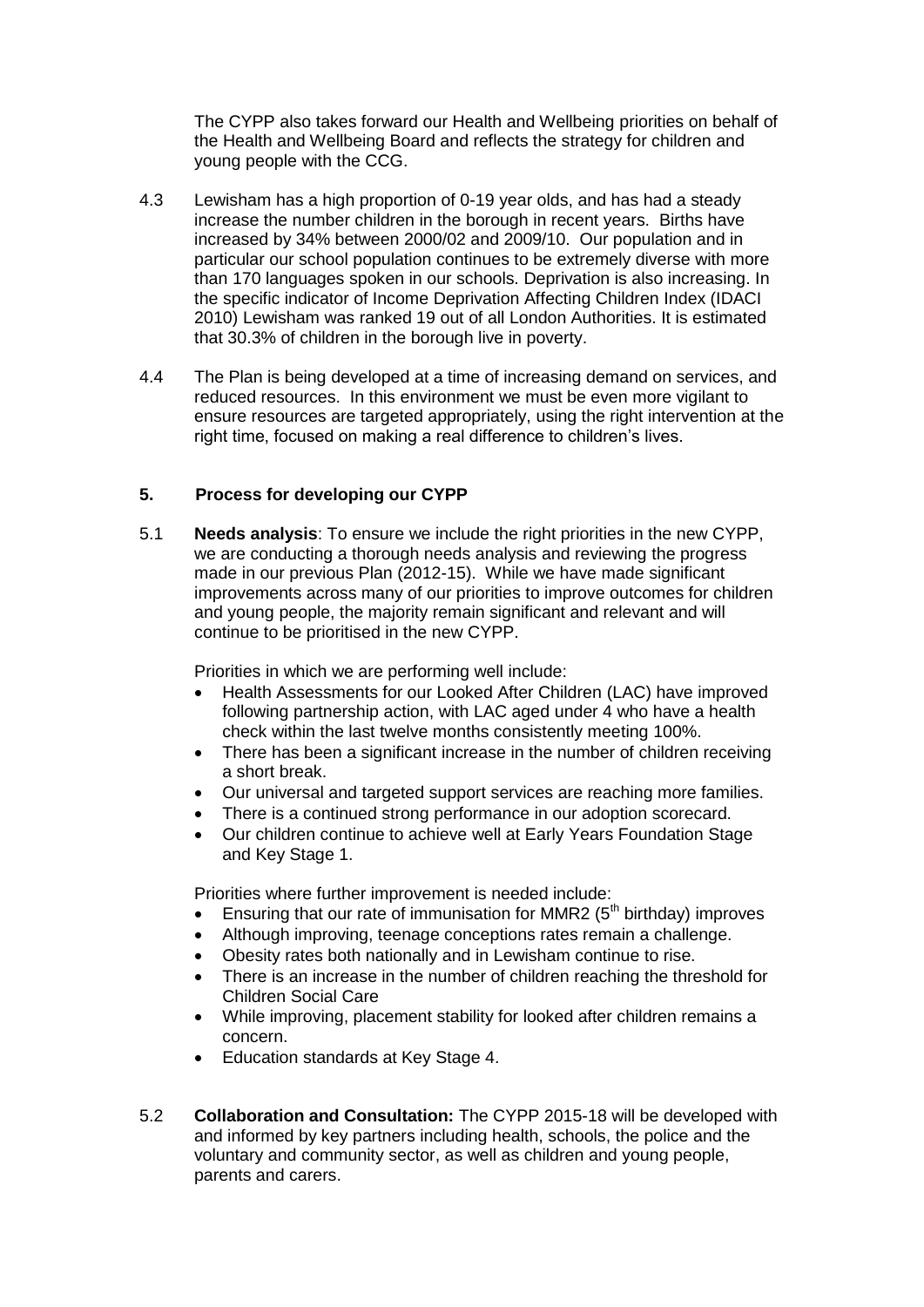In November 2014, the Strategy team attended Voluntary Action Lewisham's CYP Forum to review our 2012-2015 CYPP, and discuss priorities for the future.

A draft structure for the 2015-2018 CYPP was then developed, and taken to the Children and Young People's Strategic Partnership Board in January 2015 to seek agreement to consult more formally.

Papers presenting the outline of the new CYPP have been taken to key partnership fora and working groups to seek feedback and agree key outcomes, actions and performance measures for the new plan, including Lewisham CCG, CYP Joint Commissioning Group, the Healthy Child Programme Board, the SEND programme board, the Health of LAC group and Secondary Heads.

This consultation programme will continue to ensure that all stakeholders are fully engaged to ensure that our CYPP 2015-18 continues to reflect our collective ambition and commitment to work together to improve outcomes for our children and young people.

#### **6. Proposed Structure & Content of the CYPP 2015-18**

**6.1** It is proposed to develop a structure for our CYPP that will be suitable for web based publication. Key messages that are central to our partnership and CYPP will remain: our aim, vision and values and our culture:

#### **Our Vision and Values:**

*Together with families, we will improve the lives and life chances of the children and young people in Lewisham*

- We will put our children and young people first every time
- We will have the highest aspirations and ambitions for all our children and young people
- We will make a positive difference to the lives of children and young people

#### **Our Culture:**

- We all work for children
- All Lewisham's children are all of our concern
- All money is children's money
- We intervene early and target children and families at risk of poor outcomes – including siblings
- We all have personal responsibility to integrate and share information
- There can be no resignation from the Team Around the Child/Family (TAC) – we do no just refer on, we have no wrong door

#### **6.2 Priorities**

We will deliver our CYPP 2015-2018 through **priority areas**, which will include our partnership actions linked to robust performance measures for the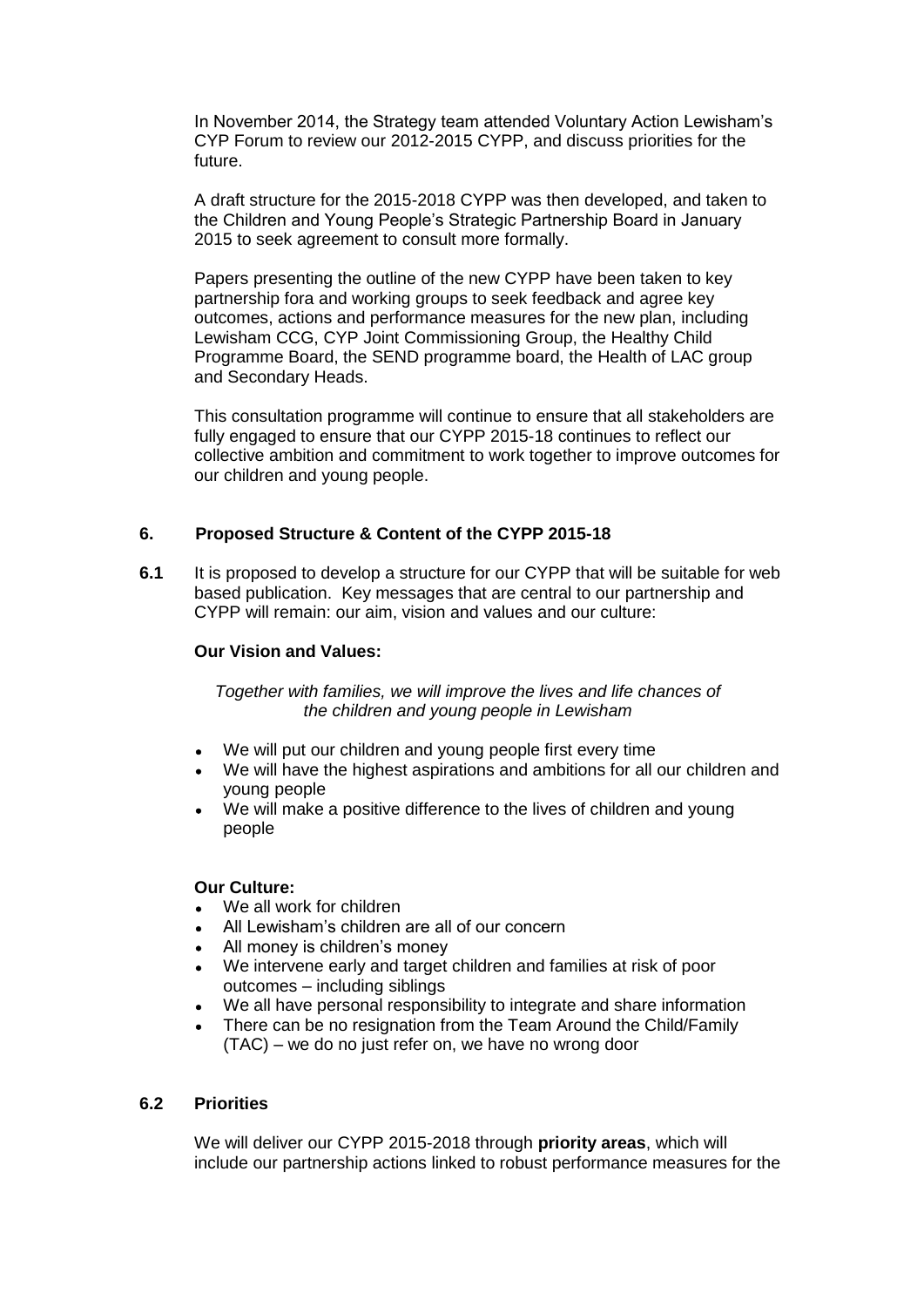next three years, and **key areas for impact**, which are areas where we know that partnership action is required to achieve our outcomes.

Informed by our needs analysis and our consultation to date, it is proposed that we have four priority areas as set out below –

 **Stay safe -** All our children and young people will live in safe and stable homes, where they are kept safe and are able to thrive. Abusive relationships will be challenged by all, so that children grow up surrounded and supported by secure and healthy relationships The priority Stay Safe will remain to ensure safeguarding remains a central focus across the work of the Partnership.

To ensure that our children and young people stay safe we will:

- **-** Reduce child abuse and neglect
- **-** Reduce harm to children and young people at risk.
	- *This includes risk from domestic violence and abuse inc Female Genital Mutilation and forced marriage, Child Sexual Exploitation, the 'Prevent' agenda.*
- **-** Provide secure and consistent support for LAC
- **-** Provide early help and support to families at risk of poor outcomes
- **-** Ensure young people feel safe, including victims of crime
- **-** Reduce anti-social behaviour and youth offending.
- **Resilience -** Children, young people and families are able to sustain their own emotional and physical health and wellbeing, knowing when and where to go for support. Strong, supportive relationships with parents, peers and their communities will help children and young people to overcome challenges and adversity, leading to improved life outcomes.

To ensure that we build the resilience of our children and young people, and their families we will:

- Increase breastfeeding and promote attachment
- Reduce toxic stress in the early years
- Provide an integrated Early years offer (Health Visiting, Children's Centres and Maternity Services)
- Promote emotional resilience (Headstart)
- Ensure access to holistic support for children, young people and families
- Provide integrated support for young children with SEND
- Provide secure and safe family housing for children and young people
- Strengthen further participation and involvement
- **Achieve and attain -** All children will enter school at a good level of development and continue to be engaged and participate in learning, with a secure range of opportunities that meet their individual needs and interests, including extracurricular and social opportunities as they move into adulthood and work.

So that our children and young people achieve their full potential, at school and as they move into employment, education and training post 16, we will:

- Ensure all our children are 'school ready'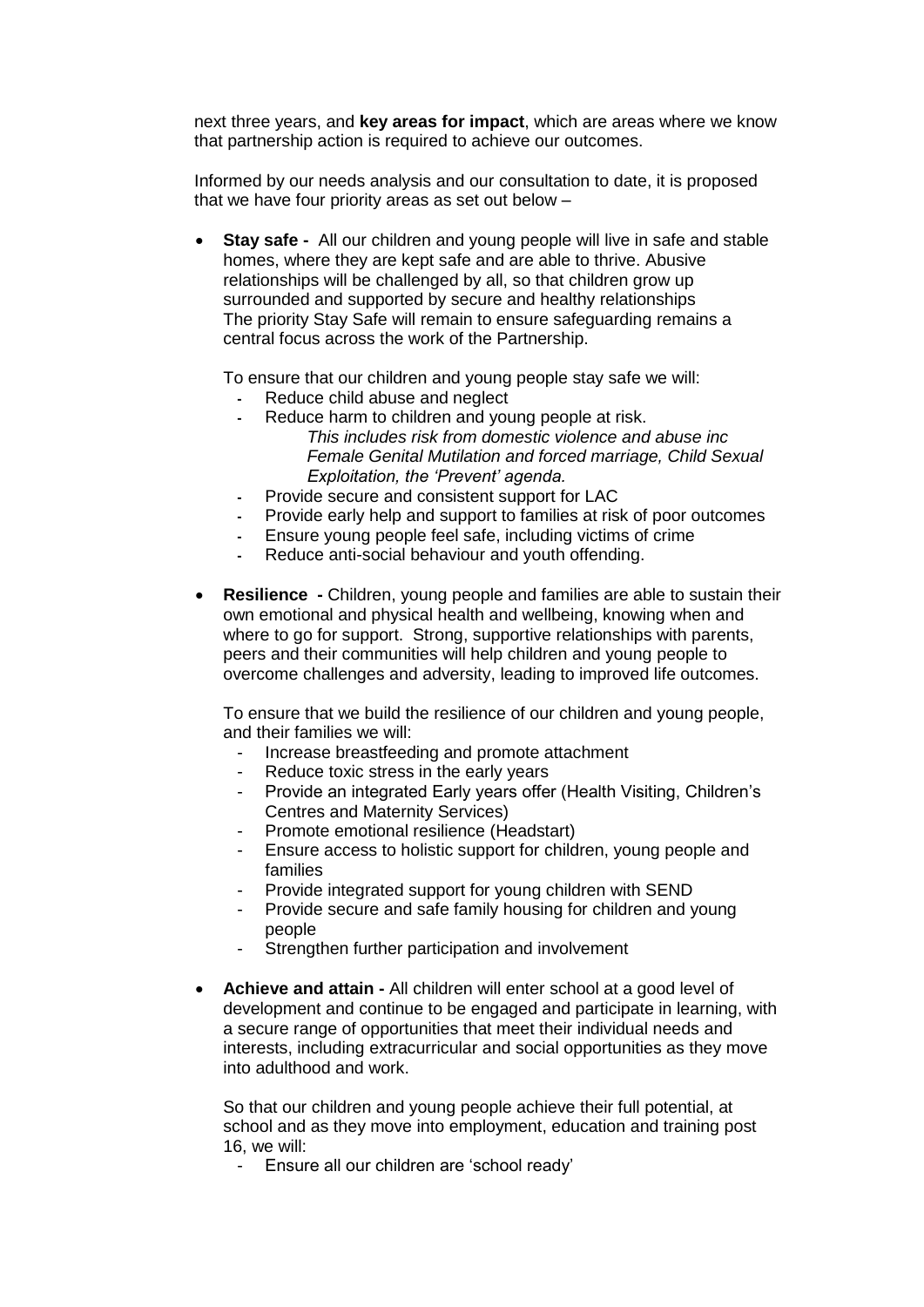- Raise achievement for all our children and young people at all Key **Stages**
- Provide support for young carers.<br>- Improve attendance, especially in
- Improve attendance, especially in Secondary school
- Ensure there are sufficient school places for every Lewisham child
- Reduce the number of young people who are NEET 16-24
- Raise participation and achievement at age 19.
- **Healthy and active -** Children and families will be confident and able to make healthy lifestyle choices including diet, nutrition and activity, and will understand how this can improve development and wellbeing.

To ensure that our children, young people and families are enabled to lead healthy lives we will:

- Improve our rate of Immunisations
- Reduce low birth weight
- Reduce childhood obesity
- Promote mental and emotional wellbeing
- Improve the health of Looked After Children<br>- Promote culture, sport, leisure and play active
- Promote culture, sport, leisure and play activities
- Further reduce teenage conceptions and the rate of STIs
- Reduce substance misuse

#### **6.3 Key Areas for Impact**

The Partnership remains committed to our key areas of impact, and those in our 2012-2015 CYPP remain relevant now:

- **Intervene Early to Make a Difference -** Continue the work achieved by the partnership so far in embedding early intervention and targeted support approaches so that they have direct impact for children.
- **Involve Children and Young People and their families -** Ensuring that children and young people are involved in every part of the services that they receive – at an individual level, for example in their Education, Health and Care Plans, and at a strategic level, for example in the commissioning cycle, and our young people's forum guiding our Headstart programme.
- **Have the best people working for our children and young people -** All organisations working with, and for our children and young people will have a strong, committed and highly skilled workforce supported by outstanding leadership and management.
- **Close the gaps and secure social mobility -** To ensure that the highest ambitions and aspirations for all our children are promoted across the partnership, with a focus on closing the gaps

#### **6.4 Governance, resources & joint commissioning intentions**

As part of the development of the CYPP 2015-2018, the Partnership will review governance arrangements, especially in light of the proposals developed as part of Lewisham's 'A Better Start' Bid, to ensure that children and young people, residents, the voluntary and community sector, service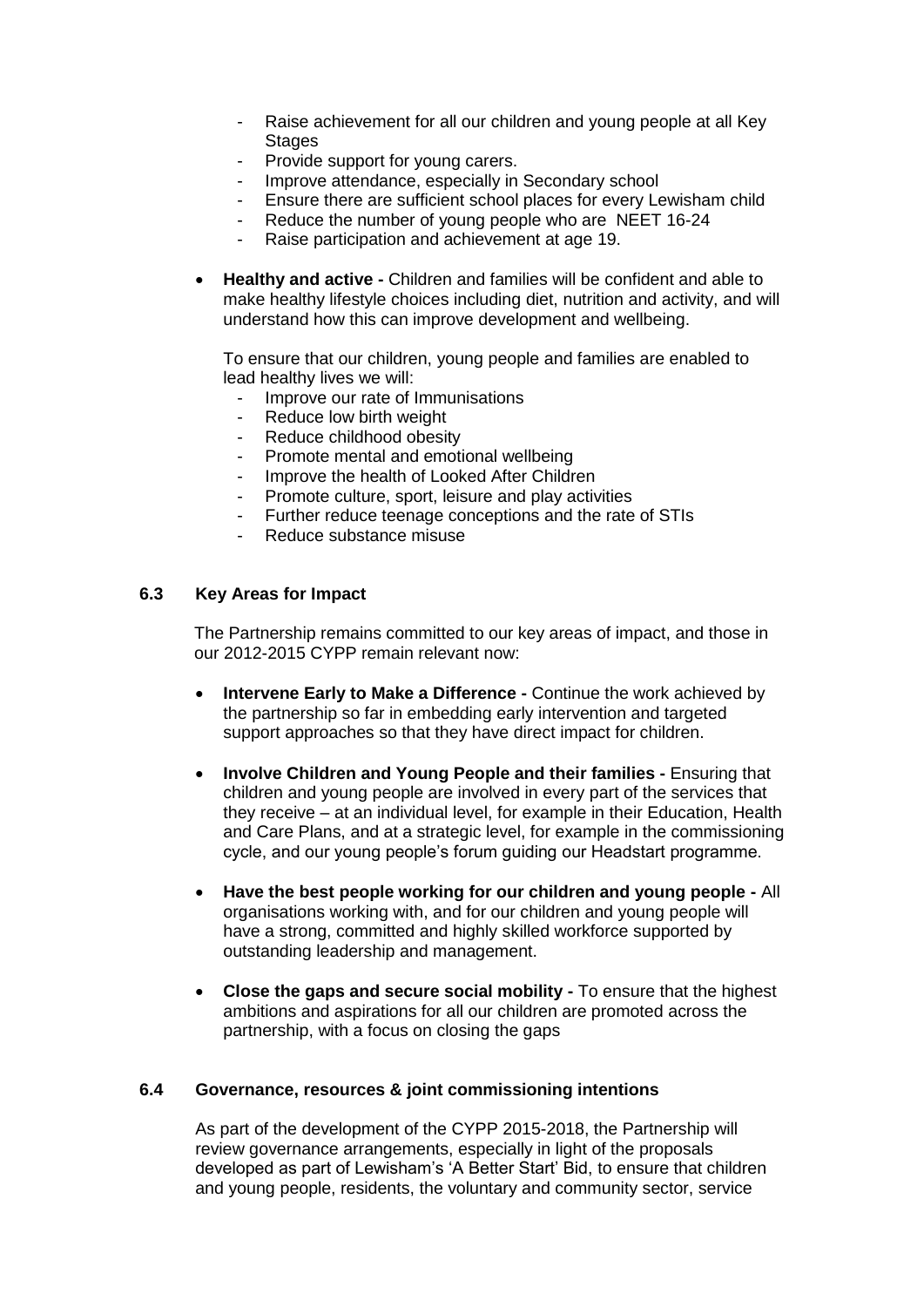providers and the public sector have full engagement and ownership of outcomes and impact for our children and young people.

The Children and Young People's Strategic Partnership Board will be the board overseeing the delivery and impact of the CYPP 2015-2018, providing leadership and direction across agencies that deliver services to children, young people and their families in the borough.

The Joint Commissioning Group (JCG) sits below the CYPSPB and has responsibility for bringing together resources across the partnership and to ensure that these are aligned to deliver efficient and effective services, designed to improve outcomes. The JCG will be responsible for delivery and monitoring of partnership resources and the joint commissioning intentions within the CYPP 2015-2018.

The Lewisham Safeguarding Children Board also reports into the CYPSPB and has responsibility for ensuring that safeguarding practice and process are robust and effective across the partnership.

As part of the infrastructure of the Partnership, a number of working groups are in place to deliver against priorities in the Children and Young People's Plan. These are time limited groups that are reviewed regularly.

### **7. Next steps and key dates**

7.1 Below are key dates in the development and completion of the Children and Young People's Plan 2015-18

| <b>Activity</b>                                                                                                                                                                                                                                                         | <b>By when</b>                                  |
|-------------------------------------------------------------------------------------------------------------------------------------------------------------------------------------------------------------------------------------------------------------------------|-------------------------------------------------|
| Consultation and Engagement with key stakeholders                                                                                                                                                                                                                       | January - April 2015                            |
| Stakeholder event                                                                                                                                                                                                                                                       | May 2015                                        |
| Final Draft of the Plan presented for agreement by:<br>Children and Young People's Joint<br>$\bullet$<br>Commissioning Group - Commissioning<br>Intentions<br>Children and Young People's Strategic<br>$\bullet$<br>Partnership Board<br>Mayor and Cabinet<br>$\bullet$ | June 2015<br><b>July 2015</b><br>September 2015 |
| Publication of the Children and Young<br>$\bullet$<br>People's Plan 2015-18                                                                                                                                                                                             | September 2015                                  |

#### **8. Financial implications**